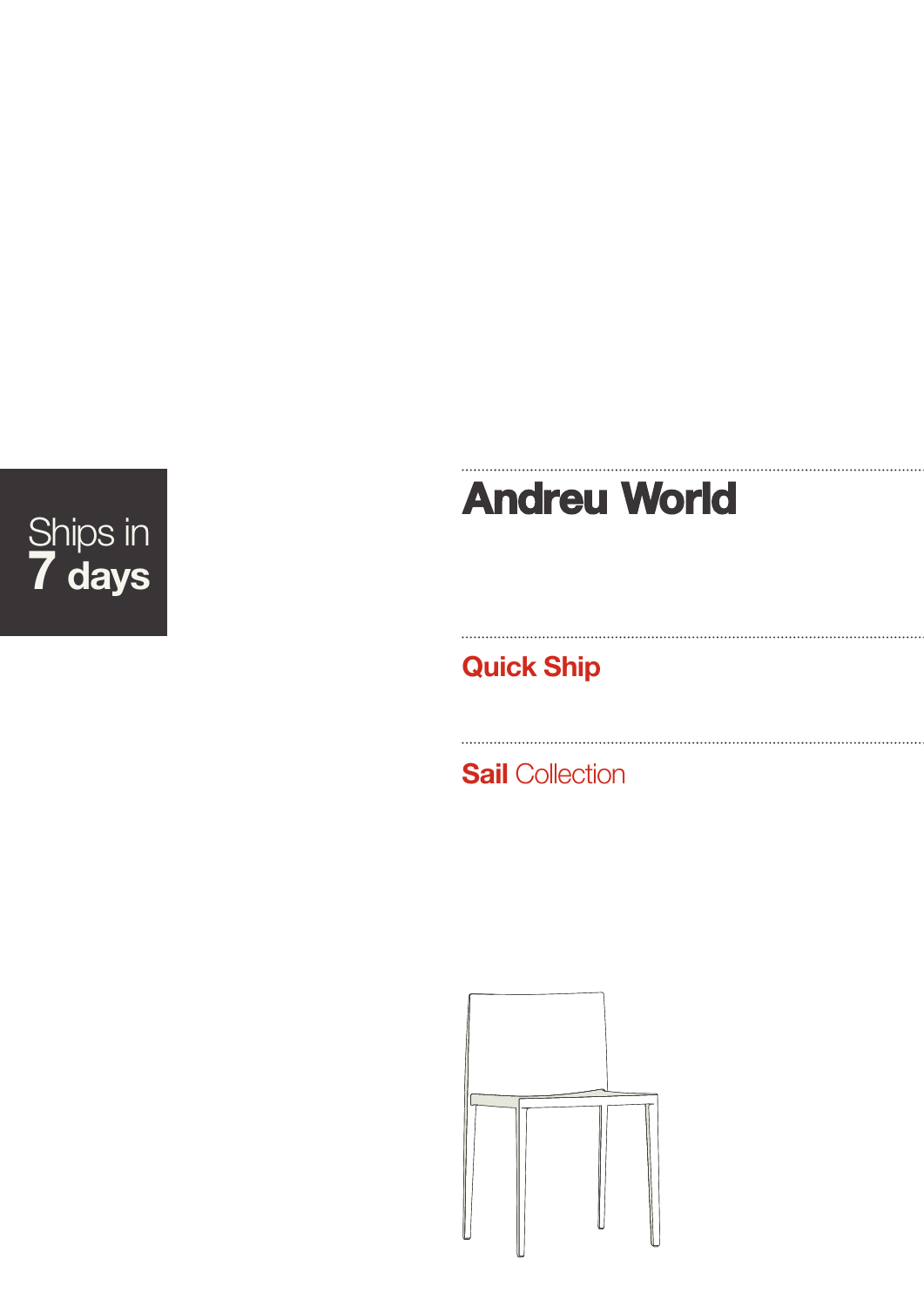

#### **Sail Collection**

### 卟



#### **SI 1245**

Stackable chair in thermo-polymer. Suitable for outdoor use. Available in 11 colors.



To be included in the program, orders for the Sail collection must be multiples of 6 units and all in the same finishes.

Awards

Menzione d'onore **Compasso d'oro** ADI 2014

**ADI Design** Index 2012

**Red Dot** Design Award 2012

**Middle Est** Design Award 2012

**Best** of **NeoCon** 2011



**www.andreuworld.com**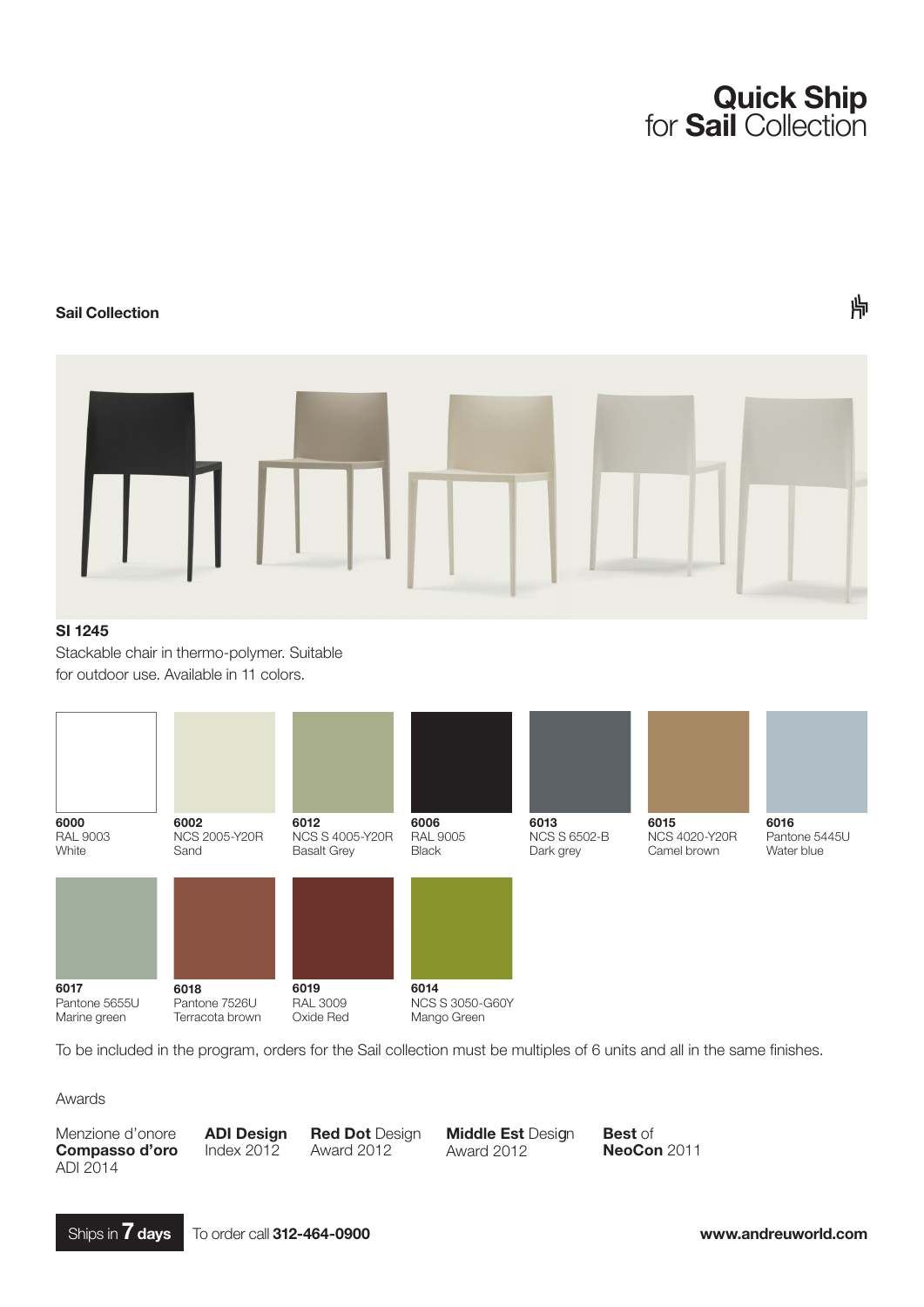

## **Andreu World**

Quick Ship **Smart** Collection

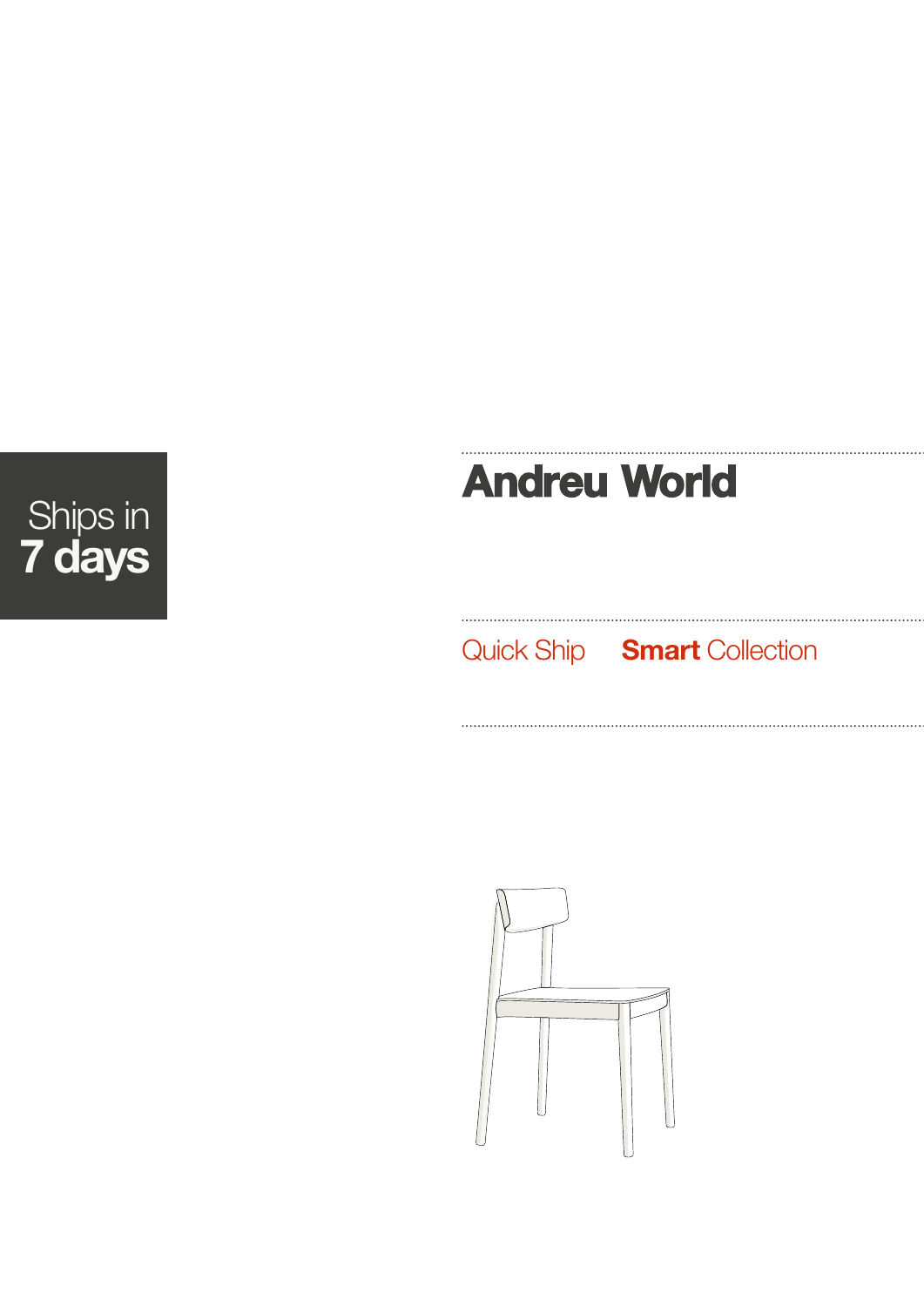### **Quick Ship** for **Smart** Collection

#### **Smart Collection**



Wood version: **SI 0610** Solid oak board seat. Available in 3 finishes: 311, 372, or 381.



Woven band on seat: **SI 0612** Black woven band on seat and 372 or 381 wood finish.

Woven band on seat: **SI 0612** Seat with woven band to the tone. Available in 311 finish.

Woven band on seat





To be included in the program, orders for the Smart collection must be multiples of 4 units and all in the same finishes.

Awards

Wood from FSC® certified forests

**Best** of **NeoCon** 2017

Wood finishes



冷